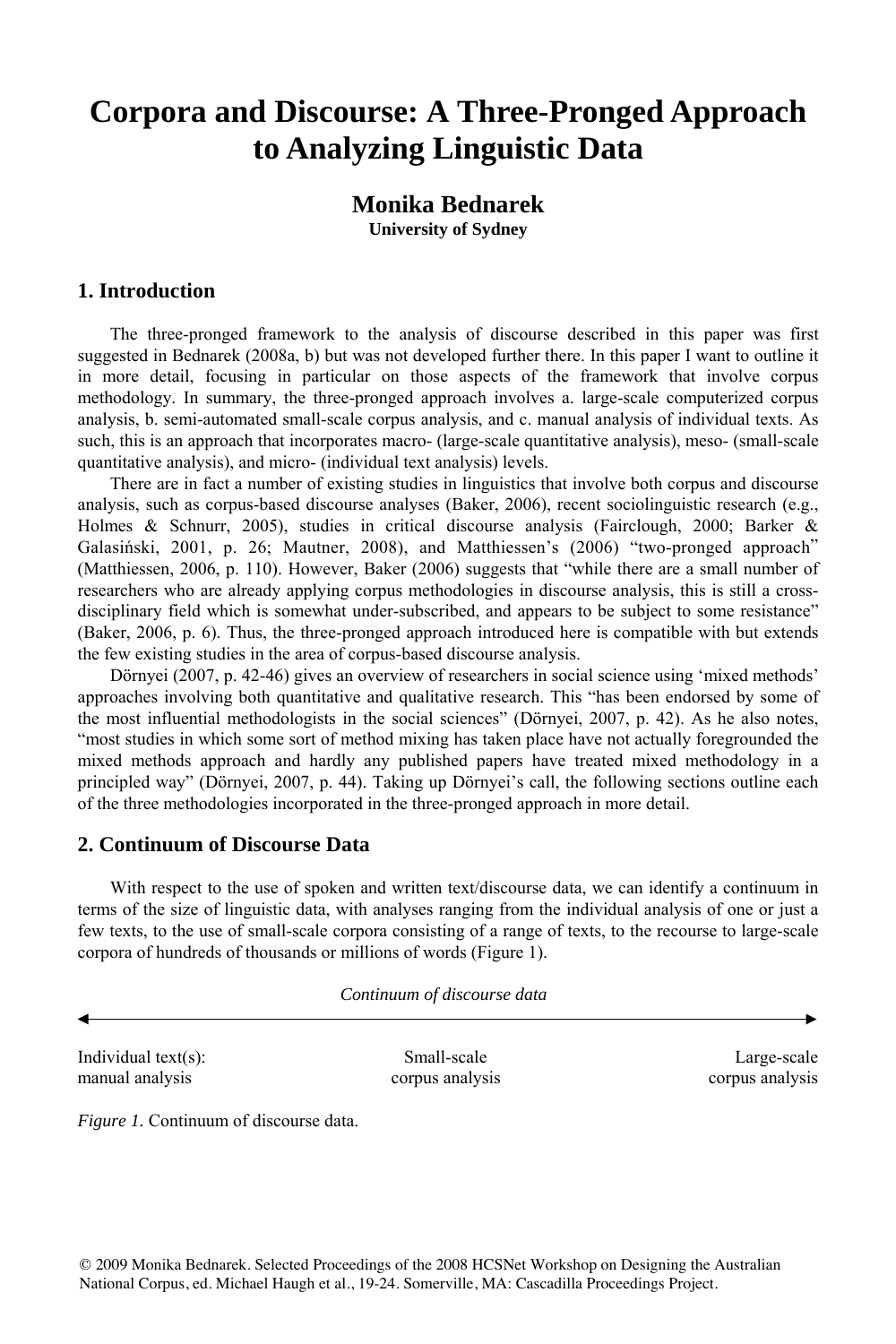The three-fold distinction between large-scale corpus analysis, small-scale corpus analysis, and manual analysis of individual texts is thus a simplification to a certain extent, and degrees of gradience exist between the approaches.

#### **3. A Three-Pronged Approach**

#### *3.1. Large-Scale Corpus Analysis*

Large-scale corpus linguistics is an approach to the linguistic analysis of data that uses large computerized collections of text (corpora) and appropriate software to analyze them. The material that is contained in corpora is usually said to be more or less representative of the variety of language for which it was designed, and there are many different types of corpora (see Hunston, 2002; Meyer, 2002 on corpora and corpus linguistics). Depending on the use made of corpora and corpus software, researchers can find out many different things, for instance (a) the frequency with which every word in the corpus occurs, (b) words that are unusually (in)frequent when compared with a reference corpus, (c) all occurrences of a particular word, (d) recurring larger structures (n-grams, clusters, phrases), (e) grammatical frames, (f) collocations, (g) occurrences of parts of speech and their combinations, et cetera. Corpus linguistic applications include discourse analysis, lexicography, stylistics, forensic linguistics, language variation studies, and language teaching (Baker, 2006, p. 2-3).

The epistemological advantage of this methodology (large-scale corpus linguistics) is that the data are highly representative, and that it involves the use of empirical, systematic, and sophisticated evidence. (Nevertheless, the interpretation of this empirical evidence can be subjective, depending on the focus of analysis.) Corpus searches and studies are often reliable and replicable, especially when they concentrate on formally defined items. Another advantage is that such studies can uncover features of language that are inaccessible to intuition or that cannot be discovered through the analysis of one or a few texts. This concerns patterning, typicality of usage, and quantification (e.g., type-token ratios, frequency lists, lexical density) and particular kinds of semantic-pragmatic meanings such as semantic prosody (Louw, 1993; Bednarek, 2008c). Corpus data also give researchers access to shared connotations (Coffin & O'Halloran, 2005) and to the experience of language users (Thompson & Hunston, 2000, p. 15). Because the focus of large-scale corpus linguistics is on large amounts of actually occurring discourse, it allows the study of typicality, quantitative norm, and across-text, or *inter*textual, patterning. User-friendly software enables the easy application of tests of statistical significance. Thus, hypotheses can be verified, falsified, or modified, and new language features can be uncovered with the help of large scale corpora.

However, there are also some drawbacks to the analysis of large amounts of data. For example, on account of the size of the data, researchers are able to execute searches only for formally defined items. If the corpus has previously been annotated, additional searches (e.g., for semantic meanings) become possible, but such annotation can be time-consuming, in particular if it is done manually or semiautomatically. Another point of critique is that corpus linguistic approaches often treat social categories such as gender or age as stable variables rather than as discursively construed (Butler, 1999). With respect to discourse analysis, it can further be argued that many (though not all) corpus analytic studies do not take into account reception, the dynamic nature of discourse, or its context or textual structure. Beyond its consideration of syntagms, large-scale corpus linguistics usually has less to say about context, and the unfolding of meaning in texts (e.g., *intra*textual patterning). As Stubbs (2008, p. 5) notes with respect to corpus linguistic keyword analysis, "since the texts have been ripped apart into lists of individual words and/or n-grams, the patterns ignore text segmentation. They are a feature of global textual cohesion, but not textual structure."

With respect to semiotic systems other than language, it must also be pointed out that the majority of existing corpora are monomodal (i.e., they include only linguistic material). With respect to multimodality and corpus linguistics, both Baldry and Thibault (2006) and Carter and Adolphs (2008) have recently emphasized the importance of using multimodal corpora in semiotic analysis while noting that their design is "very much in its infancy" (Bauldry & Thibault, 2006, p. 181). Also, Johnston (2008) has persuasively argued for the need for corpora in sign language research.

Another issue concerns the focus of large-scale corpus linguistics on repeated occurrence and its concurrent interest in the typical and the frequent, rather than the individual and outstanding (but see,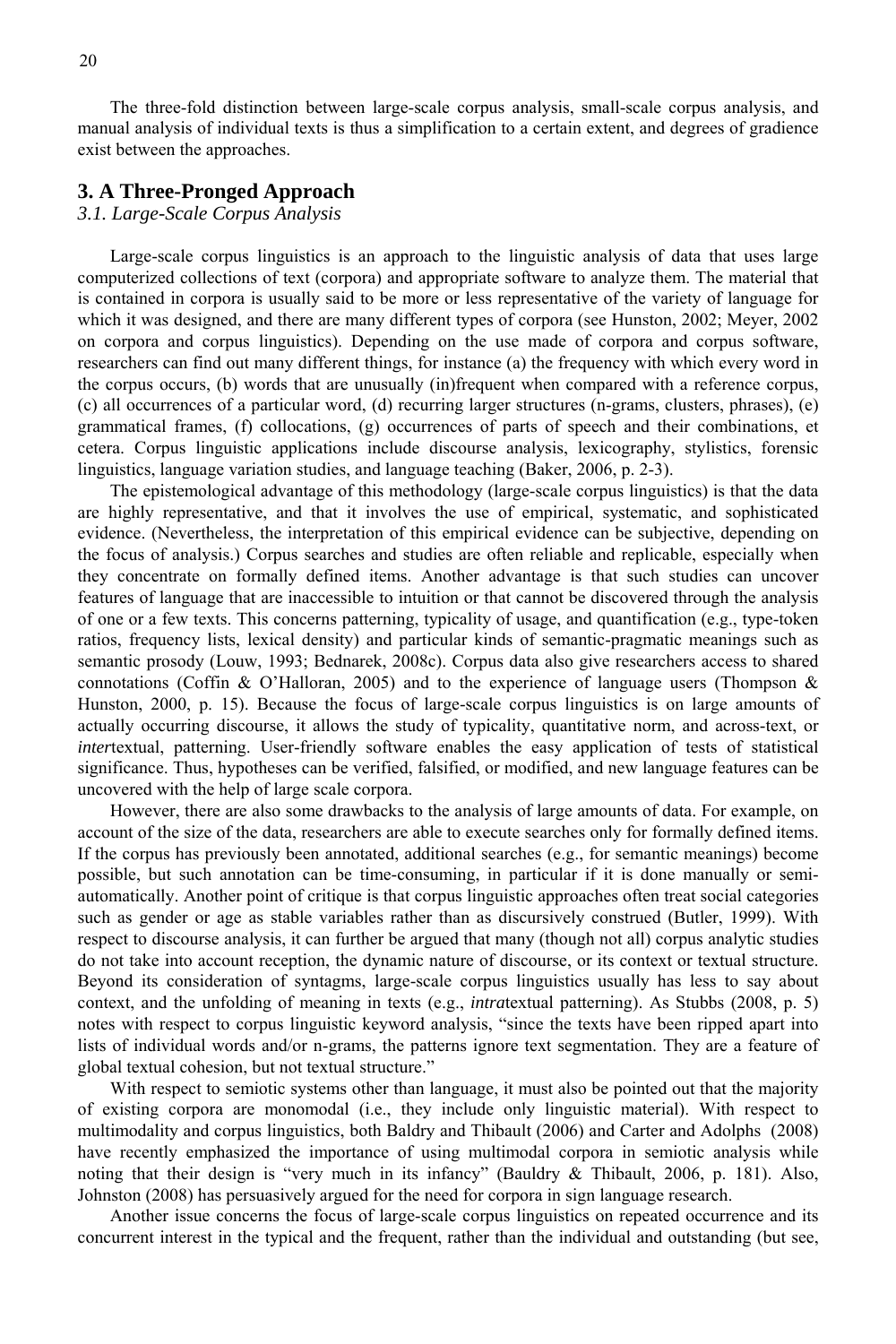e.g., Hoey, 2005 on creativity). This emphasis neglects the importance of outstanding singular texts that might have an impact on phylogenesis and ontogenesis that goes beyond the impact of 'ordinary' singular texts that achieve their impact through repetition. For example, some texts are "highly valued in the community or […] [have] special significance in some domain such as history or politics. Here we treat texts as artefacts – objects of study in their own right" (Matthiessen, 2006, p. 108). A relatively recent example is the Al Gore produced and presented documentary *An Inconvenient Truth* which has been widely credited with causing a seismic shift in the public awareness of environmental sustainability. Indeed, its impact was recognized in the awarding of the Nobel Peace Prize to Gore in 2007 for "efforts to build up and disseminate greater knowledge about man-made climate change, and lay the foundations for the measures that are needed to counteract such change." (http://nobelprize.org/nobel\_prizes/peace/laureates/2007/). The impact of such extraordinary texts (politicians' speeches are another prime example), which are arguably more 'powerful' than normal texts produced countless times by speakers over time, presumably depends on diverse factors such as the profile of the author/speaker, the context of reception, and, in the case of *An Inconvenient Truth,* the sophisticated use of semiotic resources (Bednarek, Caple, & Hood, 2008). Studying such unique texts, then, also provides important insights, and is an argument for qualitative analyses of individual texts. With respect to large-scale corpus linguistics it needs to be acknowledged that powerful unique texts become 'lost' in the corpus where they have only as much weight as any other text:

[F]requent patterns of language do not always necessarily imply underlying hegemonic discourses. Or rather, the 'power' of individual texts or speakers may not be evenly distributed. A corpus which contains a single (unrepresentative) speech by the leader of a country or religious group, newspaper editor or CEO may carry more weight discursively than hundreds of similar texts which were produced by 'ordinary' people. (Baker, 2006, p. 19)

Other 'special' texts are those that are perhaps not very 'sophisticated', but are considerably more read than others, and thus may have a greater impact on phylogenesis and ontogenesis: "According to claims, the most likely document that an ordinary English citizen will cast his or her eyes over is *The Sun* newspaper" (Sinclair, 2005, p. 7). In fact, many texts in existing corpora such as the British National Corpus differ widely in circulation status (size of readership/circulation level) (Lee, 2001, p. 68). This has implications for corpus design: For instance, Sinclair (2005) asks if we should include more texts from *The Sun* than from other newspapers in a corpus of British English on account of its importance. Sinclair concludes that issues of representativeness and balance in corpus design are far from resolved at present, and recommends that corpus design "should be documented fully with information about the contents and arguments in justification of the decisions taken" (Sinclair, 2005, p. 8). Other problematic issues in the design of corpora include the thorny notion of representativeness (Mahlberg, 2004), procedures of sampling (Mautner, 2008), and practicalities of coding and inputting as well as technological exigencies (Wynne, 2005). Depending on the discourse phenomenon in which the researcher is interested, it may also be difficult to find a corpus that has many naturally occurring instances of this particular phenomenon, and not all discourse phenomena can be formally defined. This necessitates the use of small-scale corpora at least in a pilot study or as complementary data. Section 3.2 describes small-scale corpus analysis in more detail.

#### *3.2. Small-Scale Corpus Analysis*

O'Donnell (2007) distinguishes between two main types of corpus studies: (1) automatic studies using computer software (as outlined in Section 3.1), and (2) computer assisted manual annotation (CAMA), "where a human annotates the text in terms of patterns that generally computers cannot recognize." The latter is often the case when smaller corpora are analyzed, as such annotation can take considerable time and effort. For this kind of analysis, we can use the term *small-scale corpus linguistics*. More specifically, by this methodology (small-scale corpus analysis), we mean the manual analysis of small-scale corpora which is ideally (but need not be) computer-assisted, and which makes use of quantitative and qualitative analysis. The corpora that are used in such studies should be small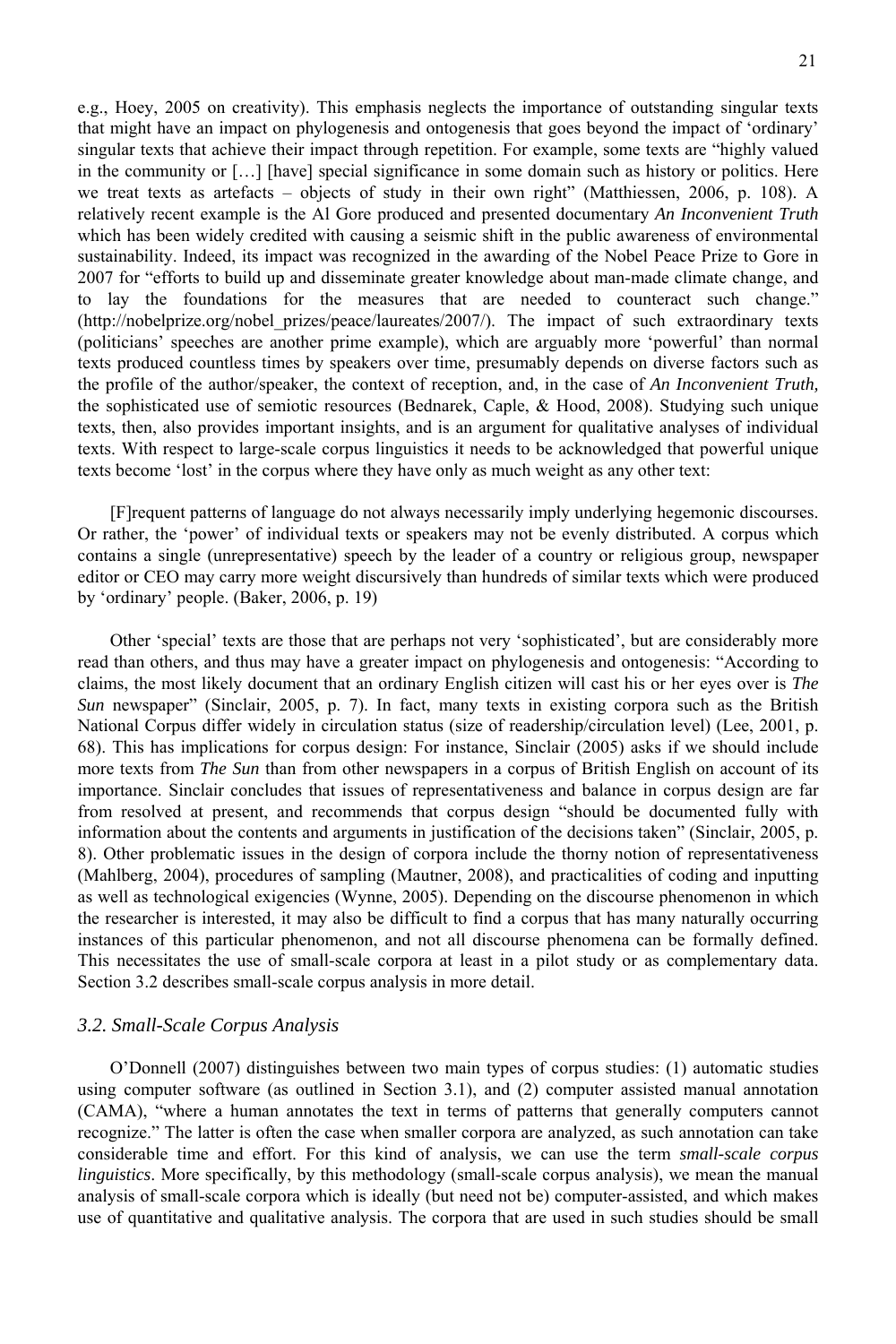enough to allow manual, context-sensitive analysis (including the annotation of semantic or pragmatic meaning), but large enough to show at least some patterns, exhibit a certain degree of representativeness, and enable some generalizibility. The specific size of the respective corpus depends on the nature of the investigated linguistic features; that is, the corpus needs to be bigger if lexis is the focus than if grammar is the focus. Analysis, coding, and annotation can be supported through computer software such as the UAM CorpusTool (http://www.wagsoft.com/ CorpusTool/; O'Donnell, 2007) and others.

Examples of existing small-scale corpus studies are those conducted by Semino and Short (2004), who analyze reported speech and thought in 'small' corpora of 80,000 words each of prose fiction, news reports, and (auto)biography; Bednarek (2006b), who studies the distribution of evaluative meaning in a 70,000 word corpus of hard news stories; Martin and White (2005, p. 165), who analyze appraisal in 85 items from journalistic discourse from a systemic functional linguistic perspective; and Bednarek (2008a), who explores the distribution of emotion terms in an 85,000-word corpus comprising conversation, news reportage, fiction, and academic discourse. Generally speaking, conversation analyses have discovered regularities of turn-taking and sequencing using collections of spoken data. (In addition, there may be other linguistic studies of 'small' corpora or collections of text, particularly in pragmatics/discourse analysis.)

In analogy to a common distinction made in large-scale corpus research, a distinction can be made between text-based and text-driven studies in small-scale corpus research (Bednarek, 2006a): With respect to large-scale corpus linguistics, Tognini-Bonelli (2001) distinguishes *corpus-driven* from *corpus-based* linguistics. She employs the term *corpus-based* "to refer to a methodology that avails itself of the corpus mainly to expound, test or exemplify theories and descriptions that were formulated before large corpora became available to inform language study" (Tognini-Bonelli, 2001, p. 65), and the term *corpus-driven* to refer to an approach where "the commitment of the linguist is to the integrity of the data as a whole, and descriptions aim to be comprehensive with respect to corpus evidence" (2001, p. 84). Similarly, we can employ the term *text-driven* to refer to a methodology where texts are analyzed without many (or indeed any) a priori theoretical assumptions, and the term *text-based* to refer to an approach where texts are analyzed using a previously established theory. In contrast to corpusbased/corpus-driven research, text-based/text-driven research is based on the manual analysis of smallscale text corpora rather than on automated large-scale corpus analyses. However, what Halliday (2004) notes with respect to corpus-based versus corpus-driven linguistics is also true for text-based and text-driven linguistics: The two methodologies are located on a continuum rather than representing a strict dichotomy, and many linguistic analyses are situated somewhere in between.

While analyses of small-scale corpora are more representative than analyses of just one or a few texts, they can be just as subjective depending on the features analyzed and the method of analysis. In addition to the advantages of manual analysis, allowing to take into account, for example, pragmatic and cotextual meaning, they offer an observation of recurring regularities, practices or patterns, at least to some extent.

#### *3.3. Individual Text Analysis*

The third methodological approach to discourse consists of the manual analysis of one or a few individual texts. Because the focus of this paper is on corpus linguistics not much will be said on this third 'prong'. In fact, analyses of individual texts are a prevalent methodology in critical discourse analysis, systemic functional linguistics, and other types of discourse analysis. Because it deals with small data (individual texts) the analysis is not very representative. However, this limitation in data size enables the analyst to take into account sociocultural context and interaction, cotext and context, and coarticulated meanings. Such analysis allows researchers to focus on the localized construal of social phenomena such as identity in particular contexts, often resulting in a complex, rich, interpretive, dynamic, and flexible analysis of microcontexts. and capturing the dynamic and negotiatory nature of much language use. If video data are used (Heath, 2004) the multimodal context can be taken into account and attention can be paid not only to intonation and prosody but also to gesture, posture, body movement, and facial expression. However, while this type of analysis enables us to study significant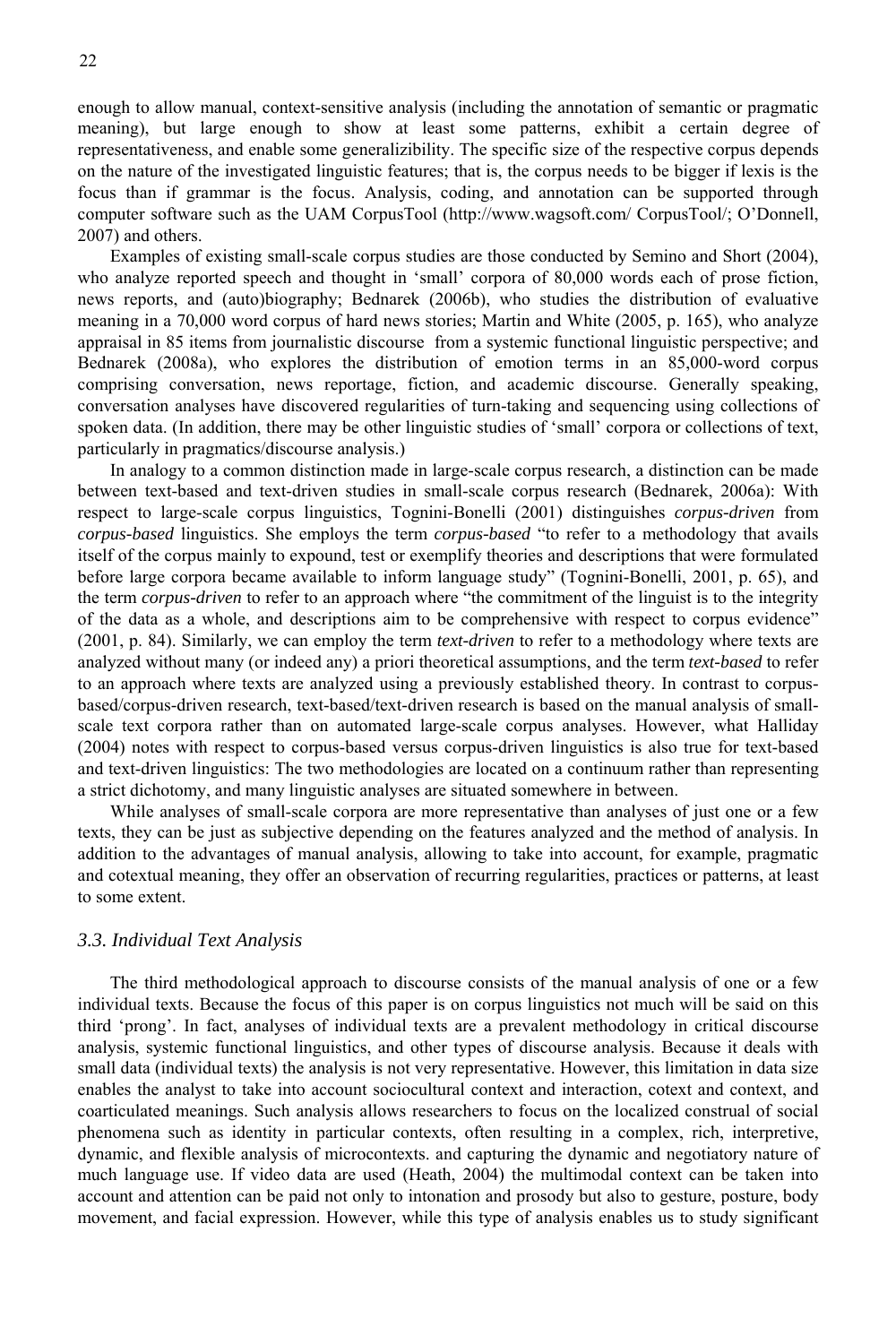or important texts (compare Section 3.1 above) and events, it 'loses out' on generalizability, replicability, and representativeness. To what extent are statements made about one particular text transferable to other texts and contexts? Such analysis is also frequently very time-consuming.

#### **4. Conclusion: Triangulating Discourse Analysis**

In view of the above observations it seems that each of the three 'prongs' provides certain insights and perspectives, without necessarily being able to capture the complexity of discourse in its entirety. It thus seems reasonable to argue for a 'mixed-methods' approach (Dörnyei, 2007) in analyzing discourse, combining quantitative and qualitative research. Triangulation, or the use of a variety of methods, allows researchers "to cross-check and verify the reliability of a particular research tool and the validity of data collected" (McNeill & Chapman, 2005, p. 23). Researchers who similarly argue for a combination of methods include Holmes (1997), Taylor (2001), Holmes and Schnurr (2005), and Wodak and Krzyżanowski (2008). Baker also concludes that triangulation is the best way to go, as "it facilitates validity checks of hypotheses, it anchors findings in more robust interpretations and explanations, and it allows researchers to respond flexibly to unforeseen problems and aspects of their research" (Baker, 2006, p. 16, citing Layder, 1993, p. 128). Dörnyei (2007, p. 45-46) notes the following strengths of mixed methods research:

- Increasing strengths and eliminating weakness of qualitative/quantitative research
- Providing an analysis of complex issues at multiple levels
- Improving the validity of research findings
- Accessible to diverse audiences

Thus, it is hoped that the three-pronged approach to discourse analysis introduced in this paper will be useful to researchers from across linguistic subdisciplines, and that its application will provide further illumination of the complex phenomenon that is language.

### **References**

Baker, Paul. (2006). *Using corpora in discourse analysis.* London/New York: Continuum.

- Baldry, Anthony, & Paul Thibault. (2006). Multimodal corpus linguistics. In Geoff Thompson & Susan Hunston (Eds.), *System and corpus. Exploring connections* (pp. 164-183). London: Equinox.
- Barker, Chris, & Dariusz Galasińksi. (2001). *Cultural studies and discourse analysis: A dialogue on language and identity.* Thousand Oaks: Sage.
- Bednarek, Monika. (2006a). Epistemological positioning and evidentiality in English news discourse: A textdriven approach. *Text and Talk, 26,* 635-660.
- Bednarek, Monika. (2006b). *Evaluation in media discourse.* London/New York: Continuum.
- Bednarek, Monika. (2008a). *Emotion talk across corpora.* Basingstoke/New York: Palgrave Macmillan.
- Bednarek, Monika. (2008b). "What the hell is wrong with you?" A corpus perspective on evaluation and emotion in contemporary American pop culture. In Ahmar Mahboob & Naomi Knight (Eds.), *Questioning linguistics* (pp. 95-126). Newcastle: Cambridge Scholars Press.
- Bednarek, Monika. (2008c). Semantic preference and semantic prosody re-examined. *Corpus Linguistics and Linguistic Theory, 4,* 119-139.
- Bednarek, Monika, Helen Caple, & Sue Hood. (2008). *Communicating a sustainable Australia: Discourses of persuasion.* Unpublished manuscript, University of Technology, Sydney.
- Butler, Judith. (1999) *Gender trouble: Feminism and the subversion of identity.* New York/New York: Routledge.
- Carter, Ronald, & Svenja Adolphs. (2008). Linking the verbal and visual: New direction for corpus linguistics. In Andrea Gerbig & Oliver Mason (Eds.), *Language, people, numbers. Corpus linguistics and society* (pp. 275- 291). Amsterdam/New York: Rodopi.
- Coffin, Caroline, & Kieran O'Halloran. (2005). Finding the global groove: Theorising and analysing dynamic reader positioning using appraisal, corpus, and a concordancer. *Critical Discourse Studies, 2,* 143-163.
- Dörnyei, Zoltán. (2007). *Research methods in applied linguistics.* Oxford: Oxford University Press.

Fairclough, Norman. (2000). *New labour, new language*? London: Routledge.

Halliday, Michael. (2004). The spoken language corpus: A foundation for grammatical theory. In Karin Aijmer & Bengt Altenberg (Eds.), *Advances in corpus linguistics. Papers from the 23rd International Conference on English Language Research on Computerized Corpora* (pp. 11-39). Amsterdam/New York: Rodopi.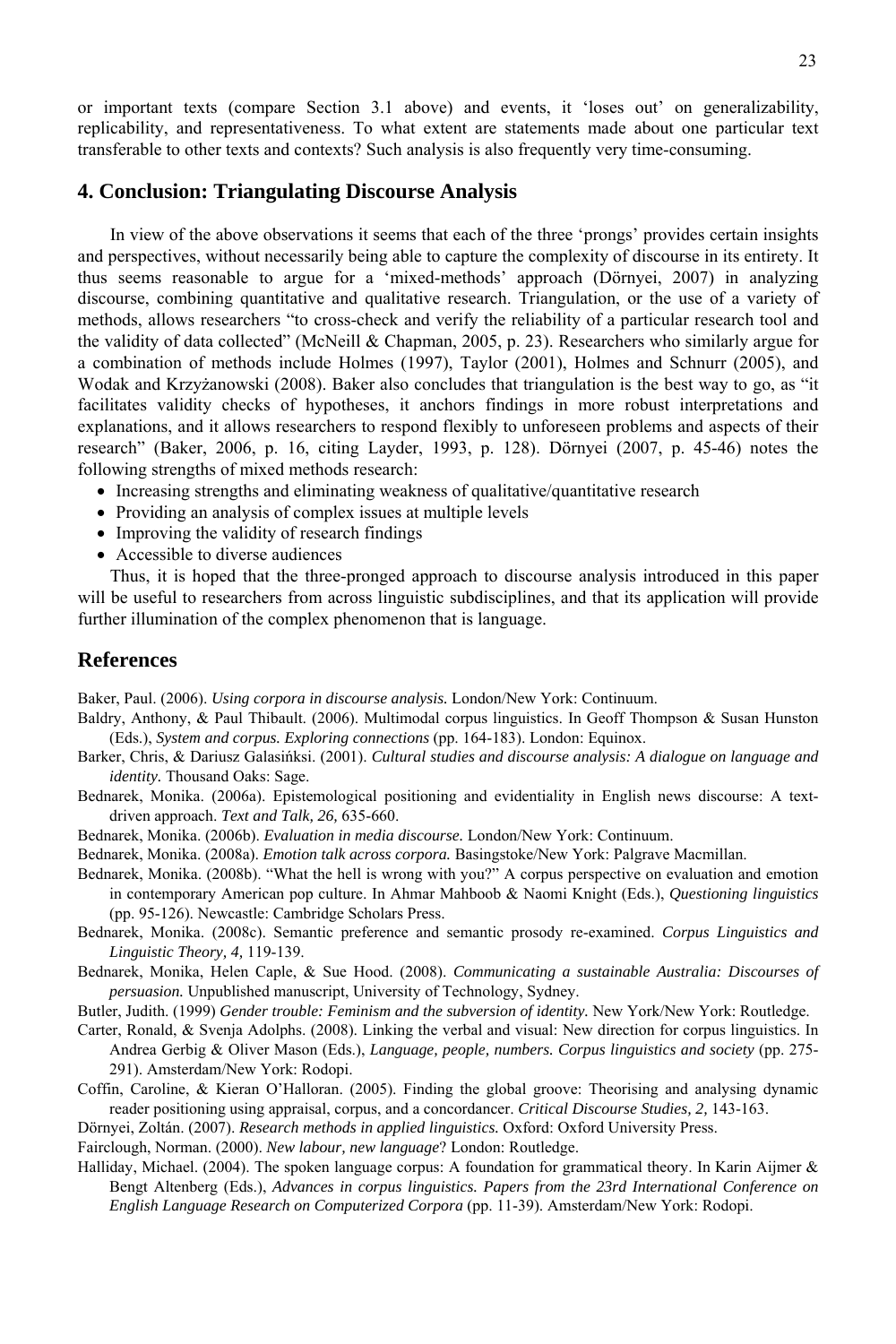Heath, Christian. (2004). Analysing face-to-face interaction: Video, the visual and material. In David Silverman (Ed.), *Qualitative research: Theory, method and practice* (pp. 266-282). London: Sage.

Hoey, Michael. (2005). *Lexical priming: A new theory of words and language.* London/New York: Routledge.

Holmes, Janet. (1997). Women, language and identity. *Journal of Sociolinguistics, 1,* 195-223.

- Holmes, Janet, & Stephanie Schnurr. (2005). Politeness, humor and gender in the workplace: Negotiating norms and identifying contestation. *Journal of Politeness Research, 1,* 121-149.
- Hunston, Susan. (2002). *Corpora in applied linguistics.* Cambridge: Cambridge University Press.
- Johnston, Trevor. (2008). *Signed Languages and Corpus Linguistics*. Paper presented at the 2nd Free Linguistics conference, University of Sydney, Australia.
- Lee, David. (2001). Genres, registers, text types, domains, and styles: Clarifying the concepts and navigating a path through the BNC jungle. *Language Learning & Technology, 5,* 37-72.
- Louw, Bill. (1993). Irony in the text or insincerity in the writer? In Mona Baker, Gill Francis, & Elena Tognini-Bonelli (Eds.), *Text and technology. In honour of John Sinclair* (pp. 157-176). Amsterdam/Philadelphia: John Benjamins.

Mahlberg, Michaela. (2004). Corpus design and the words in a dictionary. *Lexicographica, 20,* 114-29.

- Martin, Jim R., & Peter R. R. White. (2005). *The language of evaluation: Appraisal in English.* Basingstoke/New York: Palgrave Macmillan.
- Matthiessen, Christian M. I. M. (2006). Frequency profiles of some basic grammatical systems: An interim report. In Susan Hunston & Geoff Thompson (Eds.), *System and corpus: Exploring connections* (pp. 103-142). London: Equinox.
- Mautner, Gerlinde. (2008). Analyzing newspapers, magazines and other print media. In Ruth Wodak & Michal Krzyżanowski (Eds.), *Qualitative discourse analysis for the social sciences* (pp. 30-53). Basingstoke/New York: Palgrave Macmillan.

McNeill, Patrick, & Steve Chapman. (2005). *Research methods* (3rd ed.)*.* London: Routledge.

- Meyer, Charles F. (2002). *English corpus linguistics: An introduction.* Cambridge: Cambridge University Press.
- O'Donnell, Mick. (2007). *The UAM Corpus Tool*. Paper presented at the 28<sup>th</sup> ICAME conference; Stratford-upon-Avon, UK.
- Semino, Elena, & Mick Short. (2004). *Corpus stylistics: A corpus-based study of speech, thought and writing in a corpus of English writing.* London: Routledge.
- Sinclair, John. (2005). Corpus and text: Basic principles. In Martin Wynne (Ed.), *Developing linguistic corpora: A guide to good practice* (pp. 1-16). Oxford: Oxbow.
- Stubbs, Michael. (2008). *Three concepts of keywords.* Revised version of paper presented at Keyness in Text, Certosa di Pontignano, University of Siena, 2007, available at

http://www.uni-trier.de/fileadmin/fb2/ANG/Linguistik/Stubbs/stubbs-2008-keywords.pdf.

- Taylor, Stephanie. (2001). Evaluating and applying discourse analytic research. In Margaret Wetherell et al., (Eds.), *Discourse as data: A guide for analysis* (pp. 311-330). London: Sage in association with The Open University.
- Thompson, Geoff, & Susan Hunston. (2000). Evaluation: An introduction. In Susan Hunston & Geoff Thompson (Eds.), *Evaluation in text: Authorial stance and the construction of discourse* (pp. 1-27). Oxford: Oxford University Press.
- Tognini-Bonelli, Elena. (2001). *Corpus linguistics at work.* Amsterdam: John Benjamins.
- Wodak, Ruth, & Michal Krzyżanowski (Eds.). (2008). *Qualitative discourse analysis for the social sciences.* Basingstoke/New York: Palgrave Macmillan.
- Wynne, Martin (Ed.). (2005). *Developing linguistic corpora: A guide to good practice.* Oxford: Oxbow.